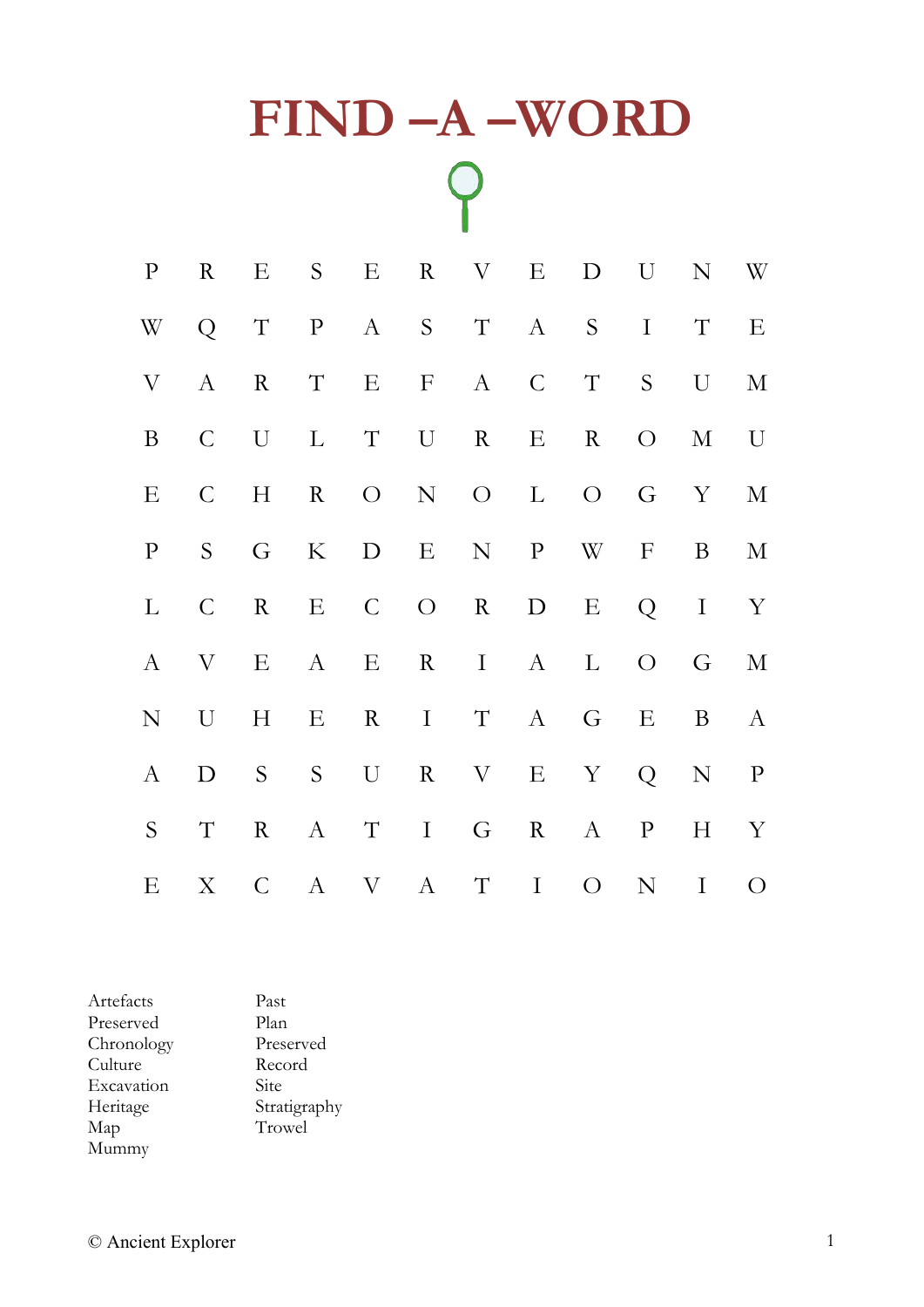## **LEARN THE VOCABULARY OF AN ARCHAEOLOGIST**



This vocabulary exercise includes a list of words often used by archaeologists, who study the remains of people in the past.

Look each word up in the dictionary. What type of word is it? Is it a noun, adjective or verb?

\_\_\_\_\_\_\_\_\_\_\_\_\_\_\_\_\_\_\_\_\_\_\_\_\_\_\_\_\_\_\_\_\_\_\_\_\_\_\_\_\_\_\_\_\_\_\_\_\_\_\_\_\_\_\_\_\_\_\_\_\_\_\_\_\_\_\_\_

 $\_$  , and the set of the set of the set of the set of the set of the set of the set of the set of the set of the set of the set of the set of the set of the set of the set of the set of the set of the set of the set of th

\_\_\_\_\_\_\_\_\_\_\_\_\_\_\_\_\_\_\_\_\_\_\_\_\_\_\_\_\_\_\_\_\_\_\_\_\_\_\_\_\_\_\_\_\_\_\_\_\_\_\_\_\_\_\_\_\_\_\_\_\_\_\_\_\_\_\_\_

\_\_\_\_\_\_\_\_\_\_\_\_\_\_\_\_\_\_\_\_\_\_\_\_\_\_\_\_\_\_\_\_\_\_\_\_\_\_\_\_\_\_\_\_\_\_\_\_\_\_\_\_\_\_\_\_\_\_\_\_\_\_\_\_\_\_\_\_

\_\_\_\_\_\_\_\_\_\_\_\_\_\_\_\_\_\_\_\_\_\_\_\_\_\_\_\_\_\_\_\_\_\_\_\_\_\_\_\_\_\_\_\_\_\_\_\_\_\_\_\_\_\_\_\_\_\_\_\_\_\_\_\_\_\_\_\_

\_\_\_\_\_\_\_\_\_\_\_\_\_\_\_\_\_\_\_\_\_\_\_\_\_\_\_\_\_\_\_\_\_\_\_\_\_\_\_\_\_\_\_\_\_\_\_\_\_\_\_\_\_\_\_\_\_\_\_\_\_\_\_\_\_\_\_\_

Write down the word's meaning and then try to put it into a sentence.

**Artefacts**

*Definition*

*Sentence*

**Chronology**

*Definition*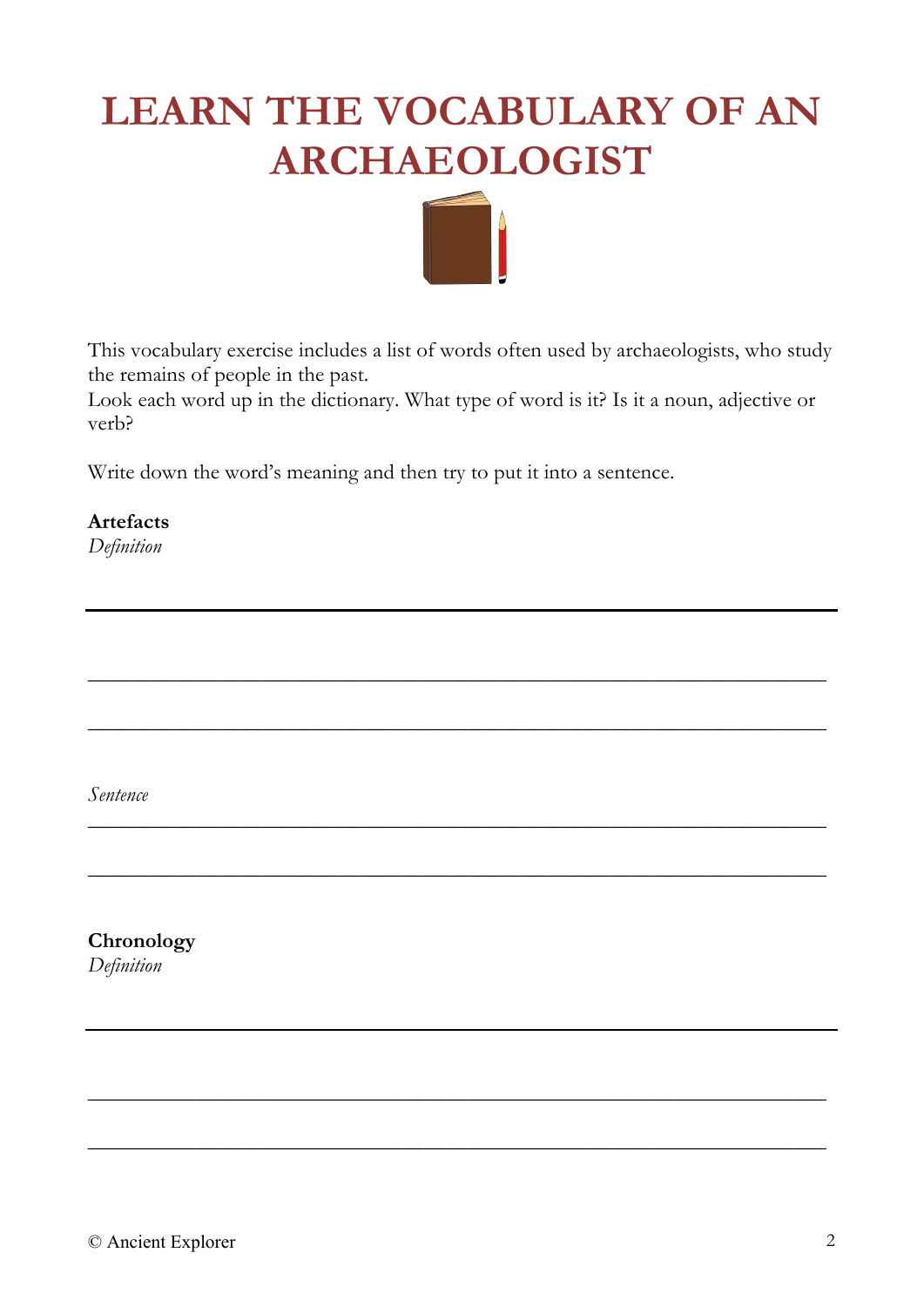Sentence

| Culture                |  |  |  |
|------------------------|--|--|--|
| Definition             |  |  |  |
|                        |  |  |  |
|                        |  |  |  |
|                        |  |  |  |
|                        |  |  |  |
|                        |  |  |  |
|                        |  |  |  |
| Sentence               |  |  |  |
|                        |  |  |  |
|                        |  |  |  |
|                        |  |  |  |
| Excavation             |  |  |  |
| $Definition$           |  |  |  |
|                        |  |  |  |
|                        |  |  |  |
|                        |  |  |  |
|                        |  |  |  |
|                        |  |  |  |
|                        |  |  |  |
| Sentence               |  |  |  |
|                        |  |  |  |
|                        |  |  |  |
|                        |  |  |  |
|                        |  |  |  |
| Heritage<br>Definition |  |  |  |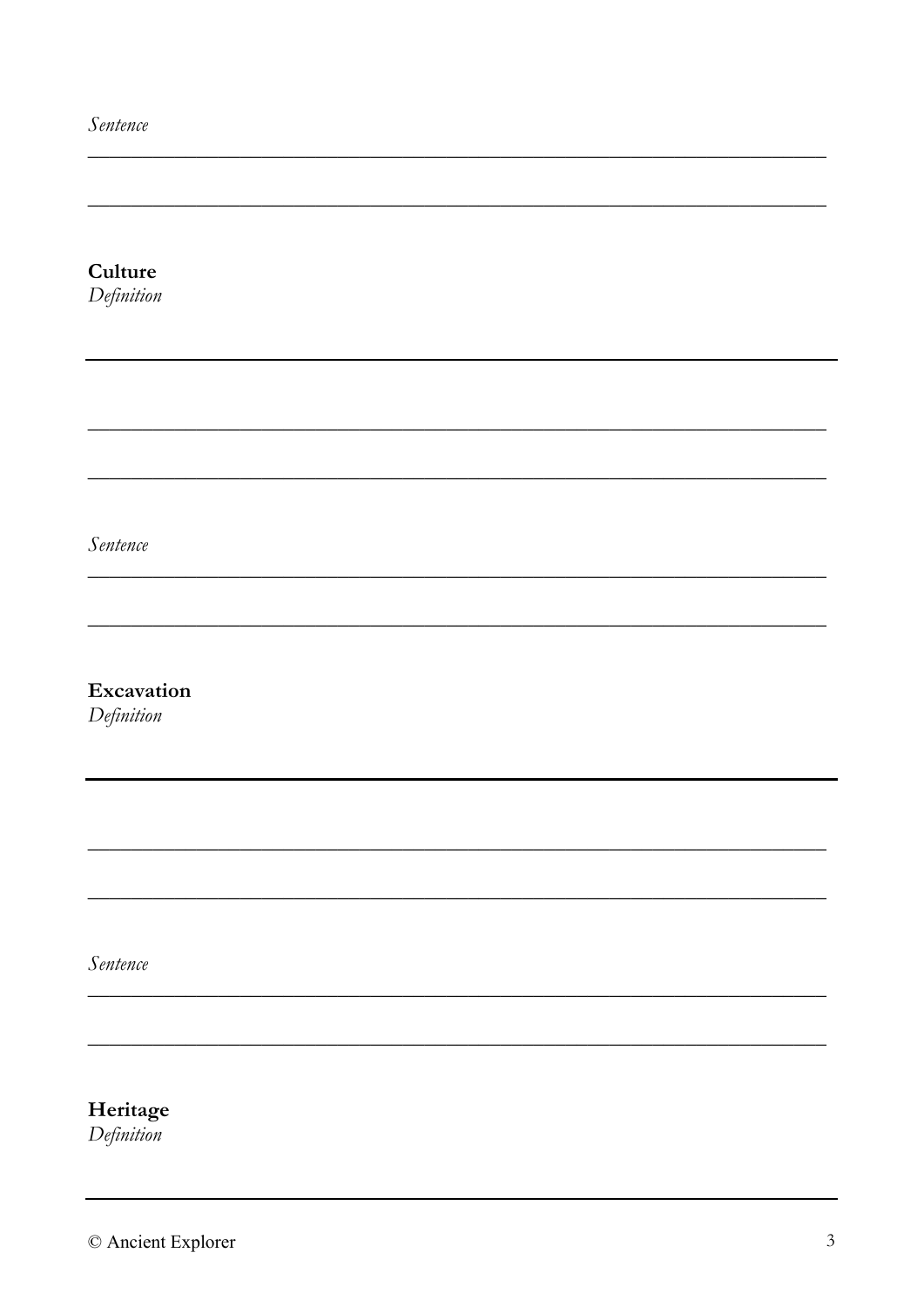Sentence

Map Definition

Sentence

Mummy

Definition

Sentence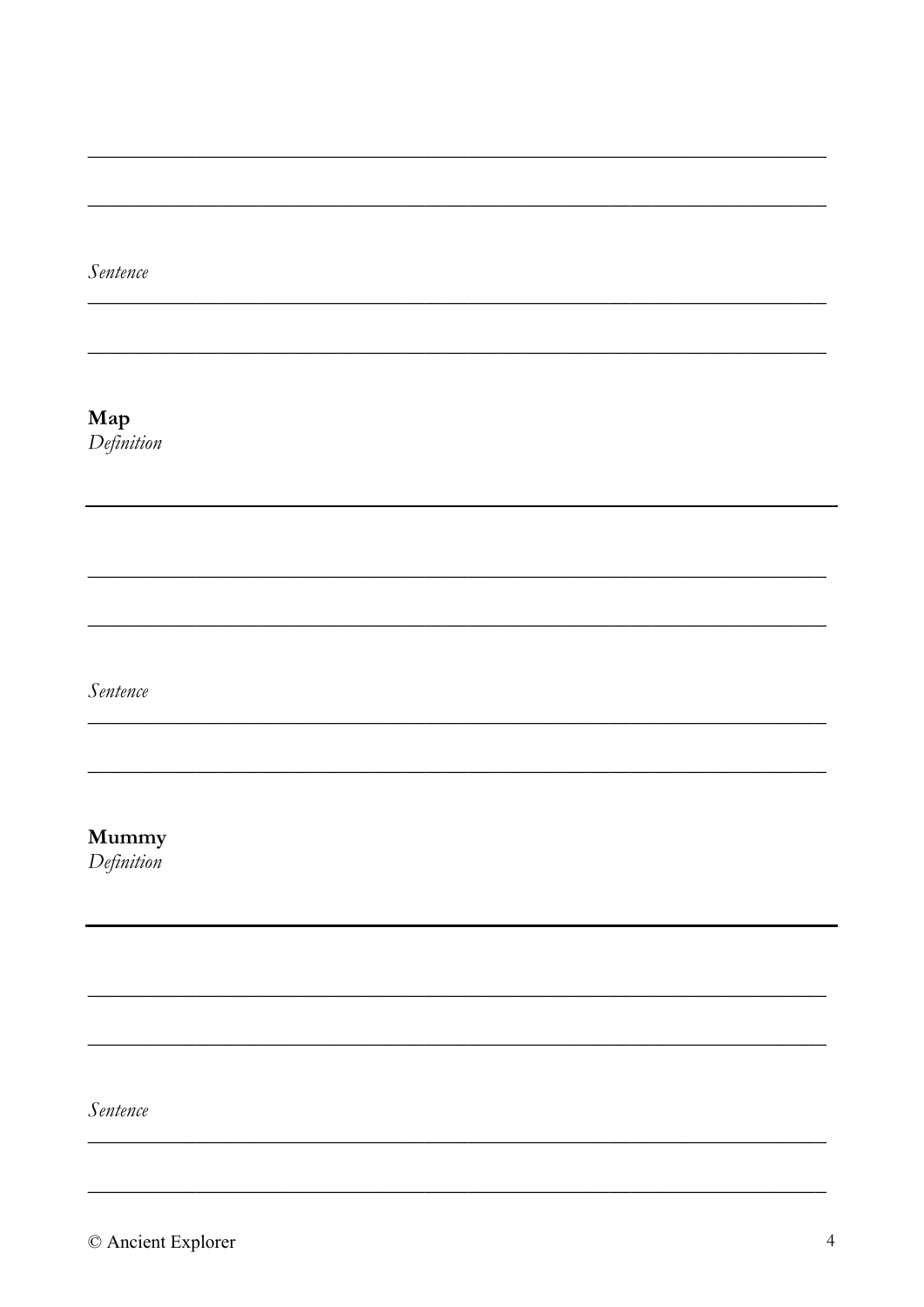| Sentence             |  |  |  |
|----------------------|--|--|--|
|                      |  |  |  |
|                      |  |  |  |
|                      |  |  |  |
| Record<br>Definition |  |  |  |
|                      |  |  |  |
|                      |  |  |  |
|                      |  |  |  |
|                      |  |  |  |
|                      |  |  |  |
| Sentence             |  |  |  |
|                      |  |  |  |
|                      |  |  |  |
|                      |  |  |  |
| Site<br>Definition   |  |  |  |
|                      |  |  |  |
|                      |  |  |  |
|                      |  |  |  |